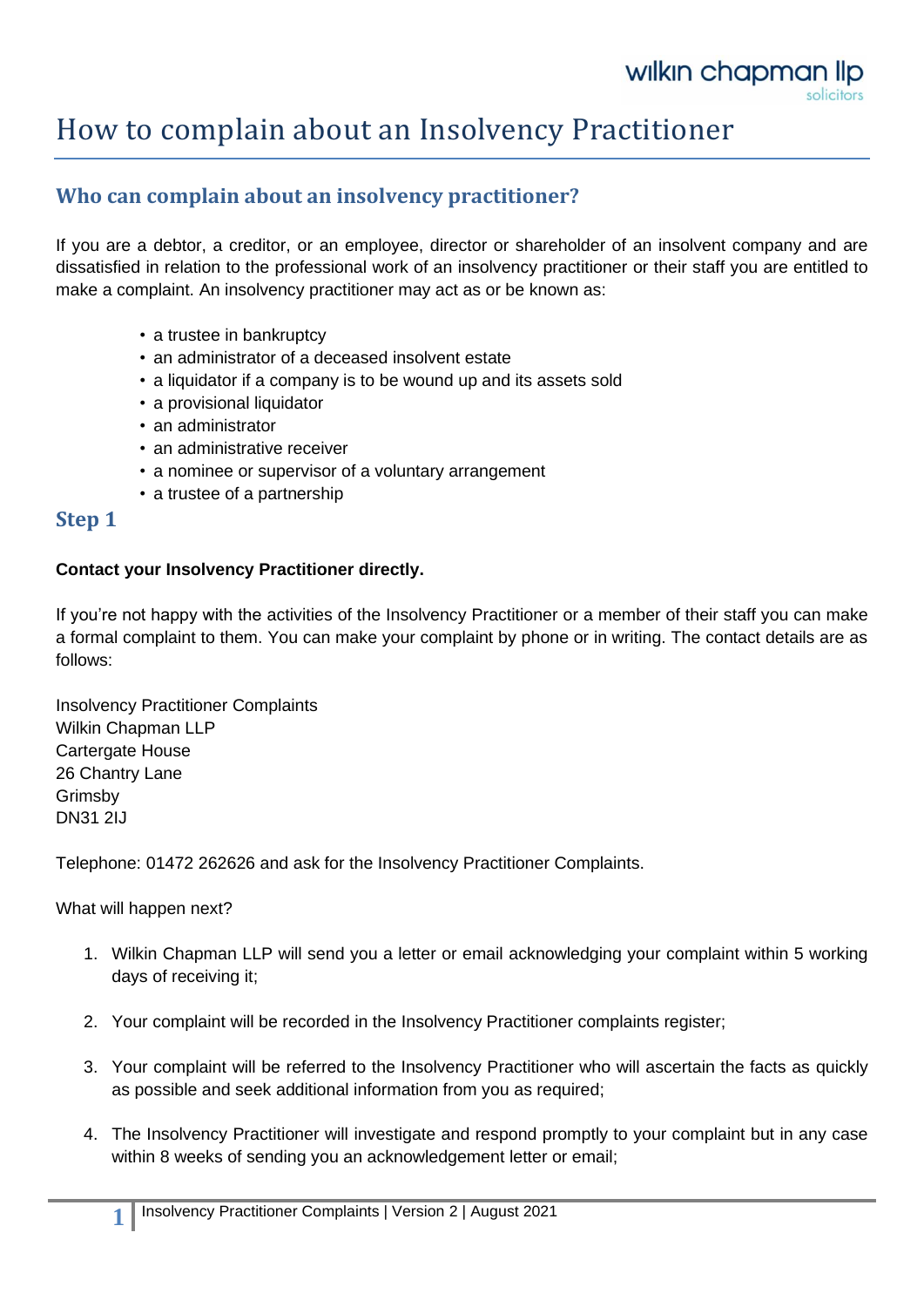- 5. The Insolvency Practitioner will keep you aware of the steps that are being taken to investigate your complaint and if for any reason it will take longer then 8 weeks to respond you will be informed of the reasons for this and will be given a revised time estimate;
- 6. If the Insolvency Practitioner concludes that a complaint is unjustified then they will provide you with (in writing) a full and clear explanation of the reasons for that conclusion. In appropriate circumstances you will be referred to the matters affecting the duties of the Insolvency Practitioner, including the relevant legislation;
- 7. If it is concluded that an error has been made or that the activities in question have fallen below a reasonable standard then in so far as possible the error will be rectified as soon as possible and you will be offered an apology.

In appropriate circumstances where the complaint refers directly to the actions of the Insolvency Practitioner it may be considered appropriate for the complaint to be reviewed by a Partner in the firm who will review the complaint and respond accordingly and in accordance with the policy as set out above. **Step 2**

#### **Complain to the Insolvency Service's Complaints Gateway**

If you're not happy with how the Insolvency Practitioner has dealt with your complaint, you can complain to the Insolvency Service's Complaints Gateway. They will assess your complaint and pass it onto the relevant authorising body. This will be the authorising body that your IP is registered with.

You can fill in a complaint form on the Insolvency Service Complaints Gateway website at [www.insolvencydirect.bis.gov.uk](http://www.insolvencydirect.bis.gov.uk/)

- You can either email the completed form to: [ip.complaints@insolvency.gsi.gov.uk](mailto:ip.complaints@insolvency.gsi.gov.uk) ;or
- You can post it to: IP Complaints
	- 3rd Floor 1 City Walk Leeds LS11 9DA

The complaint form can be filled in online at [https://www.gov.uk/complain-about-insolvency-practitioner.](https://www.gov.uk/complain-about-insolvency-practitioner)

If you have any queries about your complaint or need help completing the form you can ring the Insolvency Enquiry Line on: 0300 678 0015 (Monday to Friday 9:00am – 5:00pm) or you can email the following address: [insolvency.enquiryline@insolvency.gsi.gov.uk](mailto:insolvency.enquiryline@insolvency.gsi.gov.uk)

#### *Further information about the Complaints Gateway*

*What is the Complaints Gateway and who does it cover?*

**2**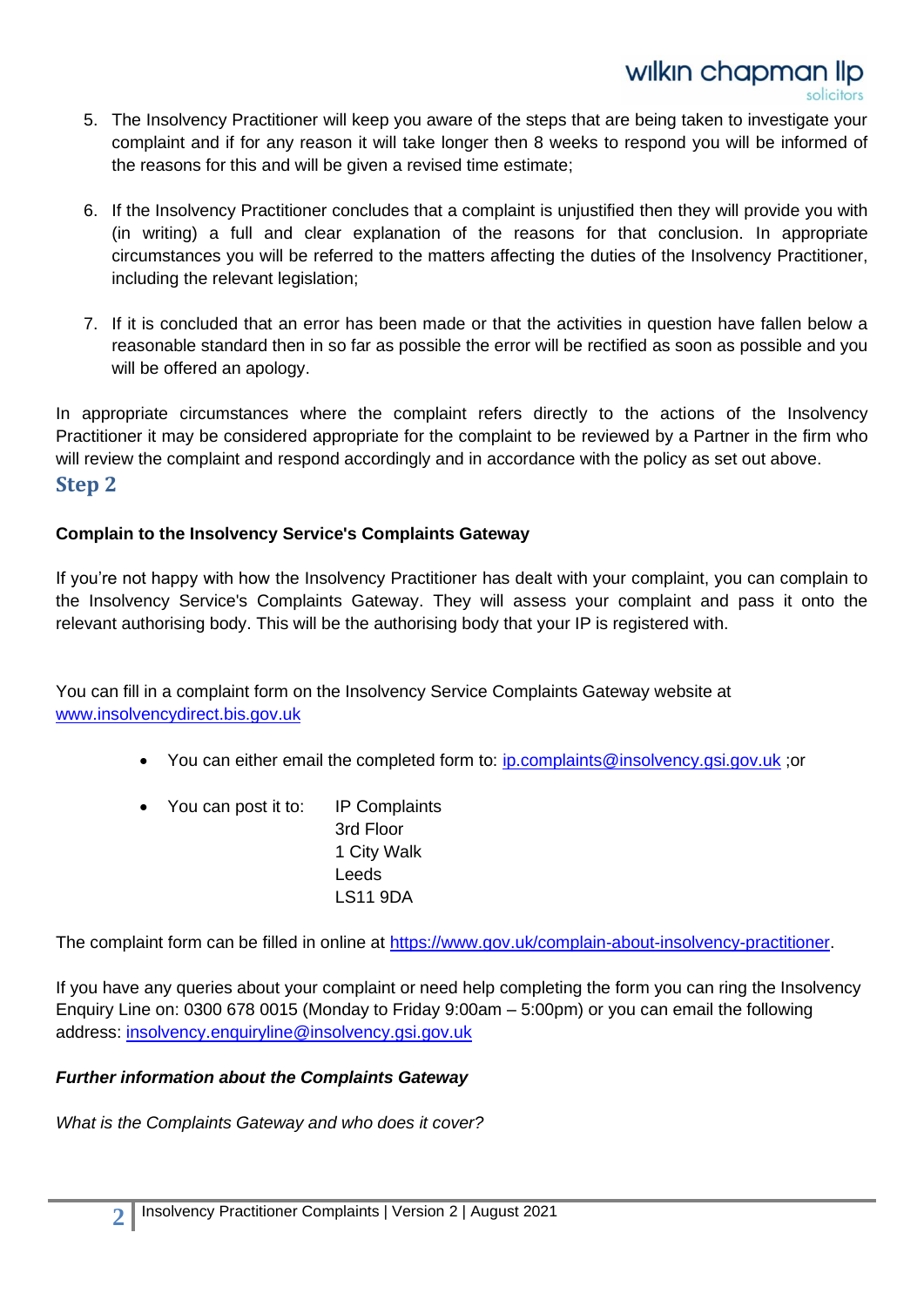# wilkin chapman lip

The Complaints Gateway is run by the Insolvency Service and is the single entry point system for complaints about Insolvency Practitioners. The Gateway covers all complaints against insolvency practitioners across the full range of insolvency procedures.

#### *What complaints are not covered by the Gateway?*

The Gateway cannot reverse or alter a decision of an insolvency practitioner nor can it intervene in matters of a commercial or legal nature. Only the courts can rule on these matters. If you are dissatisfied with a court order such as a bankruptcy or a winding-up order against your company, you should seek independent legal advice. You should be aware that there are statutory time limits for appealing against orders or findings of the court.

#### *Can you complain about an insolvency practitioner's expenses or fees?*

Yes you can. The Gateway will deal with complaints about an insolvency practitioner's fees and expenses, but only if they are guilty of unprofessional, improper or unethical actions such as:

- misconduct by failing to seek authorisation for the fees or
- charging fees that unfair or unreasonable.

If there is no misconduct involved, the level of remuneration an insolvency practitioner receives is a commercial matter and cannot be considered by the Insolvency Service's Complaints Gateway.

### **Step 3**

#### **Complaining about the Insolvency Service**

If you're not happy with how the Insolvency Service Complaints Gateway has dealt with your complaint, you can complain to the Insolvency Service.

Information about how to make a complaint can be found on their website at www.gov.uk.

Alternatively, you can ring the Insolvency Enquiry Line on 0300 678 0015 or email them at: [Insolvency.Enquiryline@insolvency.gsi.gov.uk.](mailto:Insolvency.Enquiryline@insolvency.gsi.gov.uk)

#### **Complaint to the Insolvency Practitioner's Authorising body**

At any time you are free to refer your complaint directly to the Insolvency Practitioner's Authorising Body and the details of the Authorising Body are set out below:

## **Matthew Dix (IP No. 21492)**

| <b>Authorising Body:</b> | Insolvency Practitioner's Association (IPA) |
|--------------------------|---------------------------------------------|
| Address:                 | <b>Working From Southwark</b>               |
|                          | 32 Blackfriars Road                         |